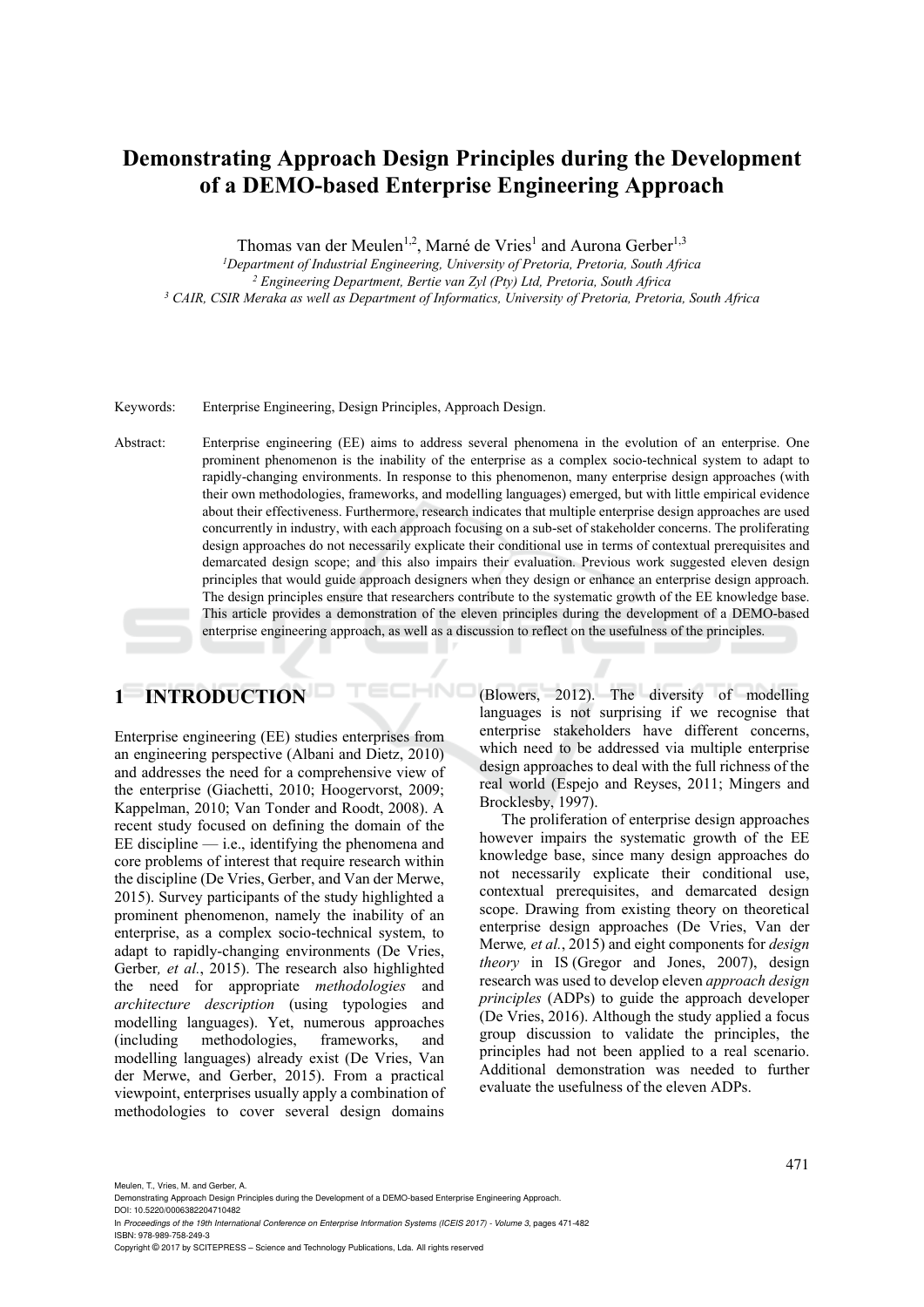The purpose of this article is to demonstrate the use of a generic set of ADPs during the development of a new approach, called the DEMO-based enterprise engineering approach (DEEA), which had been applied at a real enterprise. In addition, we discuss the usefulness of the ADPs.

The article is structured as follow: section 2 provides background on a real enterprise and its need for a new enterprise design approach, as well as a summary of eleven ADPs that should guide the development of new enterprise design approaches. Section 3 presents the research methodology that was used to evaluate the ADPs by demonstrating their use. The demonstration of the ADPs and interview results are discussed in section 4, followed by a summary of the results and opportunities for ADP improvement in section 5. We conclude the article in section 6.

# **2 BACKGROUND**

The main approach developer of DEEA identified the need to guide enterprise evolution at an agricultural enterprise, called ZZ2. Management at ZZ2 encourages an open systems approach (evident on the ZZ2 web site (www.zz2.biz, Vision), which encourages farmers or other role players to continuously adapt plans as necessitated by the dynamic agricultural environment. Based on discussions with employees, it was evident that ad hoc and unintegrated designs created frustration, since the current ad hoc approach failed to identify and address enterprise design concerns in a holistic way (Van der Meulen, 2017). The new approach had to improve the *quality of design*, which according to Gause & Weinberg's (1989), can be defined as the extent of identifying and addressing relevant stakeholder requirements for the to-be system.

Van der Meulen (2017) considered a number of enterprise design approaches to replace the ad hoc nature of enterprise design with a more holistic, comprehensive and integrated design process. Hoogervorst's (2009) approach was selected as a good candidate, due to its holistic way of eliciting stakeholder concerns and related design principles that would govern the evolution of enterprise design domains. In addition, requirements are translated into constructional specifications for the organisation domain in the form of DEMO models, which are, according to Dietz (2006), coherent, comprehensive, consistent and concise.

### **2.1 Need for an Enhanced Approach**

At the start of the study, Hoogervorst's (2009) approach was considered as an appropriate approach for application at ZZ2. Yet, during the implementation of the approach, especially the *generic enterprise development framework* (GEDF) of Hoogervorst (2016), practical implementation tools and supporting software were absent. A study was initiated, using action design research and guidelines from Sein *et al.* (2011), to develop the DEEA (Van der Meulen, 2017). The developer of DEEA also applied the ADPs of De Vries (2016) to explicate DEEA's conditional use in terms of *contextual prerequisites* and *demarcated design scope*.

### **2.2 Approach Design Principles**

Drawing from existing theory on theoretical enterprise *design approaches* (De Vries, Van der Merwe*, et al.*, 2015) and eight components for *design theory* in IS (Gregor *et al.*, 2007), design research was used to develop eleven *approach design principles* (ADPs).

The term *design approach* features in almost every principle statement and relates to an enterprise design approach, designed by an approach developer, with the intent of guiding the evolution of an enterprise system or sub-system.

We distinguish between an *approach* and a *methodology* by referring to the four-tier inheritance structure defined by Iivari, Hirschheim, and Klein (2001), i.e. paradigms, approaches, methodologies and techniques.

Furthermore, De Vries (2016) states that an enterprise *design approach* is based on a particular *conceptualisation* of the enterprise; is designed to *create value* for the enterprise; focuses on designing *particular design domains* or sub-systems; highlights particular *concerns* that may be neglected in other approaches; and incorporates several *mechanisms and practices* that will enable value-creation for the enterprise.

This section summarises the principles as defined by De Vries (2016) in terms of a *statement* and *rationale*. The *rationale* is stated in terms of the main focus of the ADPs, namely to guide the approach developer in explicating the *conditional use* of a newly-developed approach in terms of its *contextual prerequisites* and *demarcated design scope* (De Vries, 2016).

The practical components of each ADP (i.e. the ADP *implications* and *measures*) are only presented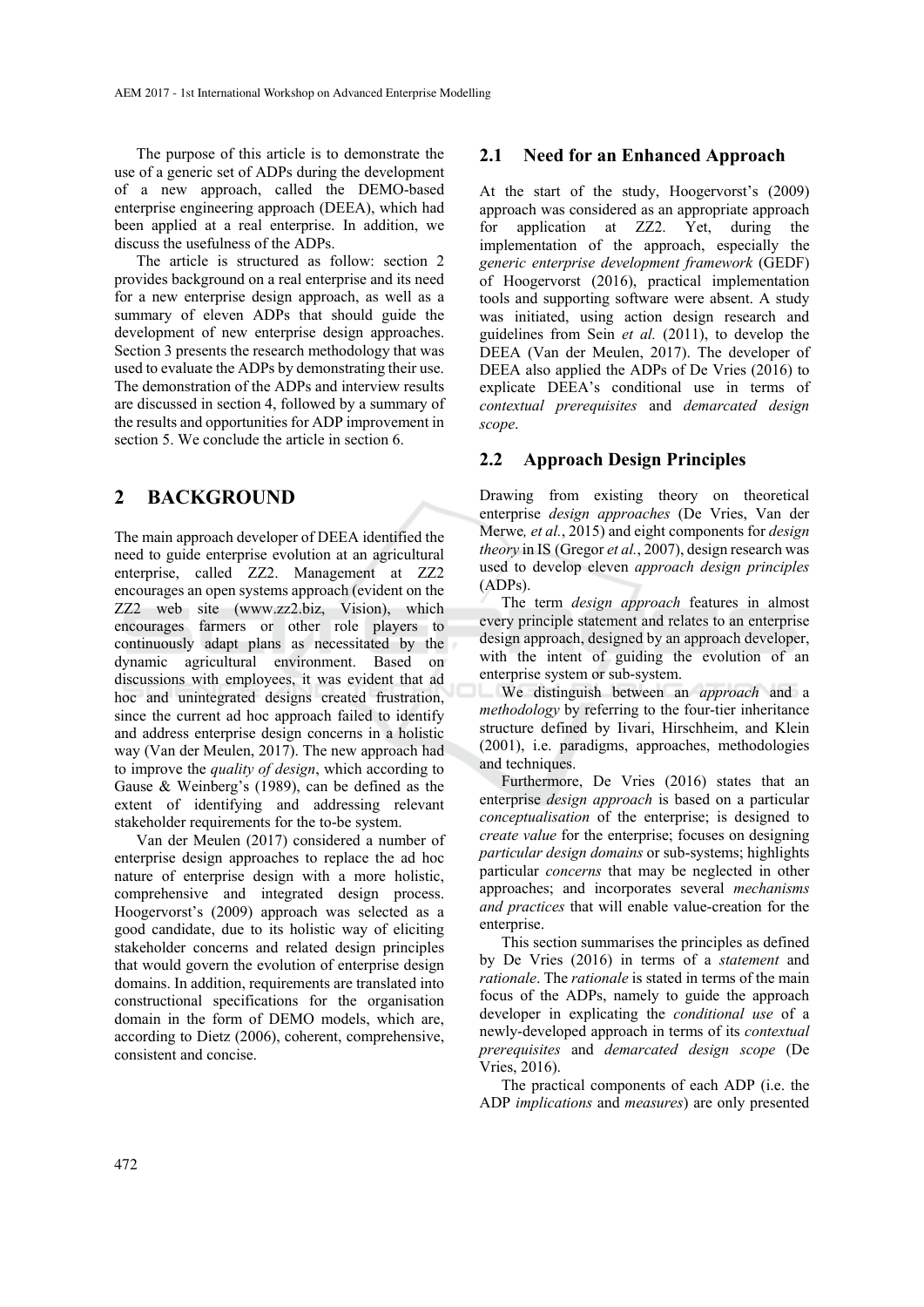in section 4 when we demonstrate their use during the development of a new enterprise design approach, called DEEA.

### *Principle A: Explicit Concept of the Enterprise*

### *Statement:* A design approach should indicate how an enterprise is perceived or *conceptualised*.

*Rationale:* Different analogies are used to conceptualise the enterprise, such as machines, biological systems, and psychic prisons (De Vries, Van der Merwe*, et al.*, 2015), which may also differ from one industry to the next. By explicating the enterprise conceptualisation(s) the approach author also acknowledges the limitations of a particular conceptualisation, as indicated by Morgan (2006).

### *Principle B: Explicit Phenomenon*

*Statement:* A design approach should provide evidence for a *phenomenon* or *class-of-problems*, i.e. similar kinds of problems.

*Rationale:* Phenomena "that are not fully understood cannot be properly addressed and improved" (Hoogervorst, 2016, p. 49). Although numerous approaches may already exist to address a wellunderstood phenomenon, there is still a lack of knowledge about approach performance (De Vries, Gerber*, et al.*, 2015).

### *Principle C: Explicit Paradigm of Value Creation*

*Statement:* A design approach should state a *paradigm of value-creation* as a testable proposition for addressing an existing *phenomenon* or *class-ofproblems.*

*Rationale:* Creating testable propositions for existing and new approaches provides a starting point to extend the existing EE knowledge base. From a practitioner's perspective, the value-creation paradigm clarifies the intended value of the approach.

### *Principle D: Explicit Means (Ways) of Demarcating and Representing Design Scope*

*Statement:* A design approach should clearly define and motivate the way to demarcate design scope (*enterprise scope*, *design domains,* and *concerns/requirements*) relevant to the approach.

*Rationale:* Demarcation of design scope (*enterprise scope, design domains, concerns/requirements*) is contextual and depends on the intentions (*paradigm of value-creation*) of the observer/ analyst (Espejo *et al.*, 2011; Giachetti, 2010). Thus, acknowledging that demarcation of design scope will inevitably differ from one approach author to the next, the approach author should stipulate the method or theoretical grounds used for demarcation, which encourages reflection about the demarcation rigour.

We clarify definitions for *enterprise scope*, *design domains* and *concerns*.

The *enterprise scope* provides a dimension to demarcate the scope of design for a specific approach, by referring to the *internal structures* of the enterprise — e.g., business units, lines of business, departments, programmes and projects — and the *external legal entities*, such as government, partners and suppliers.

The demarcation of *design domains* depends on the approach author's intentions or *paradigm of value-creation*. For example, Hoogervorst (2009, p. 134) maintains that the demarcation/delineation of domains reveals "functional or constructional *system facets* for which design activities are required".

*Concerns* acknowledge a third way of demarcating enterprise design scope. Approach authors highlight particular *concerns* or *areas of concern/requirements* that should be addressed during enterprise design. For example, Parmenter (2010) highlights six areas of concern for enterprise design: financial asset utilisation, operational performance, customer satisfaction, employee satisfaction, community engagement, and learning and growing.

### *Principle E: Well-demarcated and Well-defended Design Scope*

*Statement:* A design approach should define and defend the intended design scope to achieve the intended *value-creation*. *Rationale:* The new approach should demarcate an appropriate scope to achieve the intended valuecreation, and relate to existing theory that focuses on a similar scope.

### *Principle F: Representations of Design Scope*

*Statement:* A design approach should clearly define and motivate notation standards that are used to adequately describe/represent the design scope.

*Rationale:* Multiple languages and notation standards already exist to represent different perspectives or design domains of the enterprise. Yet existing notation standards are usually based on a particular notion about the nature of the enterprise and its subsystems. The approach author should defend why the selected language and notation standard is appropriate within his/her conceptualisation of the enterprise. A new conceptualisation or notion of the enterprise may require deviation from existing notation standards. As an example, the Business Process Modelling Notation (BPMN) standard may be used to depict the business organisation domain. Yet, Dietz (2006) criticizes BPMN for being too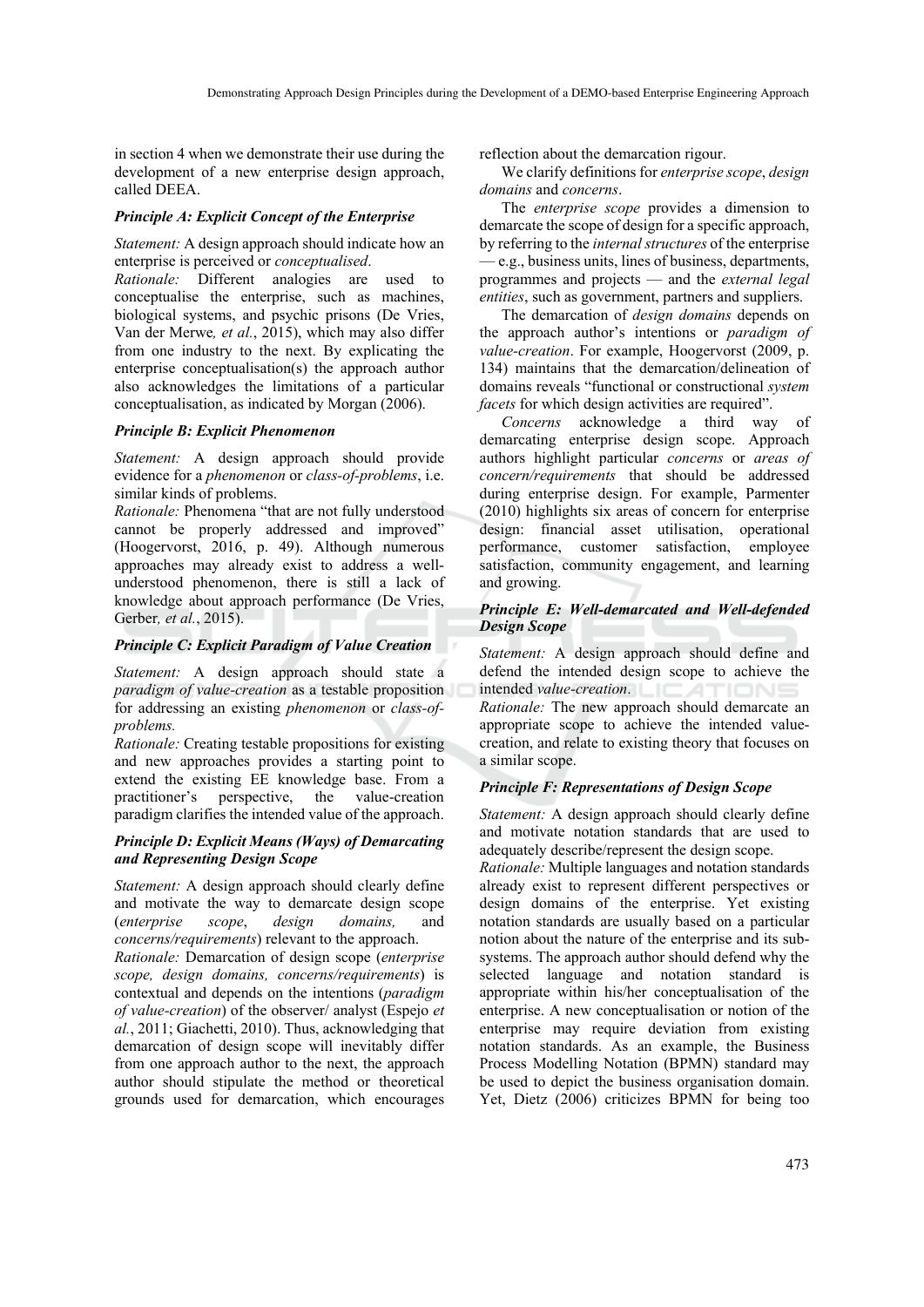implementation-specific and motivates the need for representing the *essence* of enterprise operation by suggesting a new notation standard, i.e. the Design and Engineering Methodology for Organisations (DEMO).

#### *Principle G: Approach Form and Function*

*Statement:* A design approach should clearly define the constructs and features of the approach.

*Rationale:* The basic design process for any artefact, including a new *design approach*, requires both functional design and constructional design (Dietz and Hoogervorst, 2007). For a *design approach*, the *paradigm of value creation* represents its function, whereas constructional parts represent the form. An artefact, such as a new *design approach*, can only be *maintained and tailored* in future if both its function and construction/form is known (Dietz *et al.*, 2007). The four components of EECM provide a meta-model of typical constructs of existing design approaches. The third component (*mechanisms and practices*) also highlights ten different kinds of constructs that may form part of an approach.

### *Principle H: Justificatory knowledge*

*Statement:* A design approach must provide explanatory knowledge that links the *paradigm of value-creation* with its constructional components. *Rationale:* The justificatory knowledge provides an explanation of why an artefact is constructed as it is, and why it works. Pointers to *some* kernel theories would provide researchers and practitioners with information that would be useful when comparing or combining approaches. It may also be possible that new theories are formulated, which cannot be traced to kernel theories.

### *Principle I: Approach Mutability*

*Statement:* A design approach should clearly state possibilities for tailoring the approach, within the predefined design scope.

*Rationale:* Since the design approach may not have been demonstrated for multiple instances within the pre-defined design scope, the designer needs to identify possibilities for tailoring the approach. Design approaches need to address the dynamic nature of the enterprise and its environment, which is also a key concern within the EE discipline (De Vries, Gerber*, et al.*, 2015).

#### *Principle J: Principles of implementation (conditional)*

*Statement:* A design approach may incorporate guidance for implementing the approach.

*Rationale:* This principle is *conditional*, since the designer needs to consider the pre-defined design scope and decide whether additional advice would add value, e.g. additional advice may be required if the approach has been designed for the health industry. Even for other industries, the designer may need to provide additional advice to indicate how the approach should be used in specific contexts.

### *Principle K: Expository Instantiation (Optional)*

*Statement:* A design approach may incorporate an instantiation.

*Rationale:* This principle is *optional*. A realistic implementation of an approach contributes to the identification of potential problems in its design, also demonstrating its worth. Even though the designer should have implemented the approach to evaluate its utility, the implementation results do not necessarily form part of the *construction* of the design approach.

# **3 RESEARCH METHODOLOGY**

Design research acknowledges the development of *principles* as a valid form of knowledge contribution (Hevner et al., 2004). Previous research applied the first three phases of the design research (DR) cycle of Peffers, Tuunanen, Rothenberger, and Chatterjee (2008), i.e. (1) *identify the problem*, (2) *define the objectives* of the solution, and (3) *develop the solution*, which was a set of eleven ADPs. The ADPs were also *validated via a focus group discussion*.

This article focuses on the subsequent steps of Peffer *et al.'s* (2008) DR cycle, namely (4) *demonstration*, i.e. finding a suitable context for demonstrating the ADPs, and (5) *evaluation*, i.e. evaluating the usefulness of the ADPs.

In terms of *demonstration*, an approach developer, who was *not the developer of the ADPs*, applied the ADPs when he developed a new approach, called DEEA. He documented the application of the ADPs as part of a Masters dissertation. For *evaluation*, the ADP's developer followed the guidelines of Marshall and Rossman (2011) to perform an in-depth 3-hour interview with the *user* of the ADPs. The interview was structured to inquire about every ADP, especially how the *implications* and *measures* were interpreted and applied by the APD user. The interview allowed for additional inquiry where the ADP user applied a different interpretation than was intended (see Section 4.4). Finally, the interview feedback, presented per ADP, was sent to the interviewee for validation and additional inputs.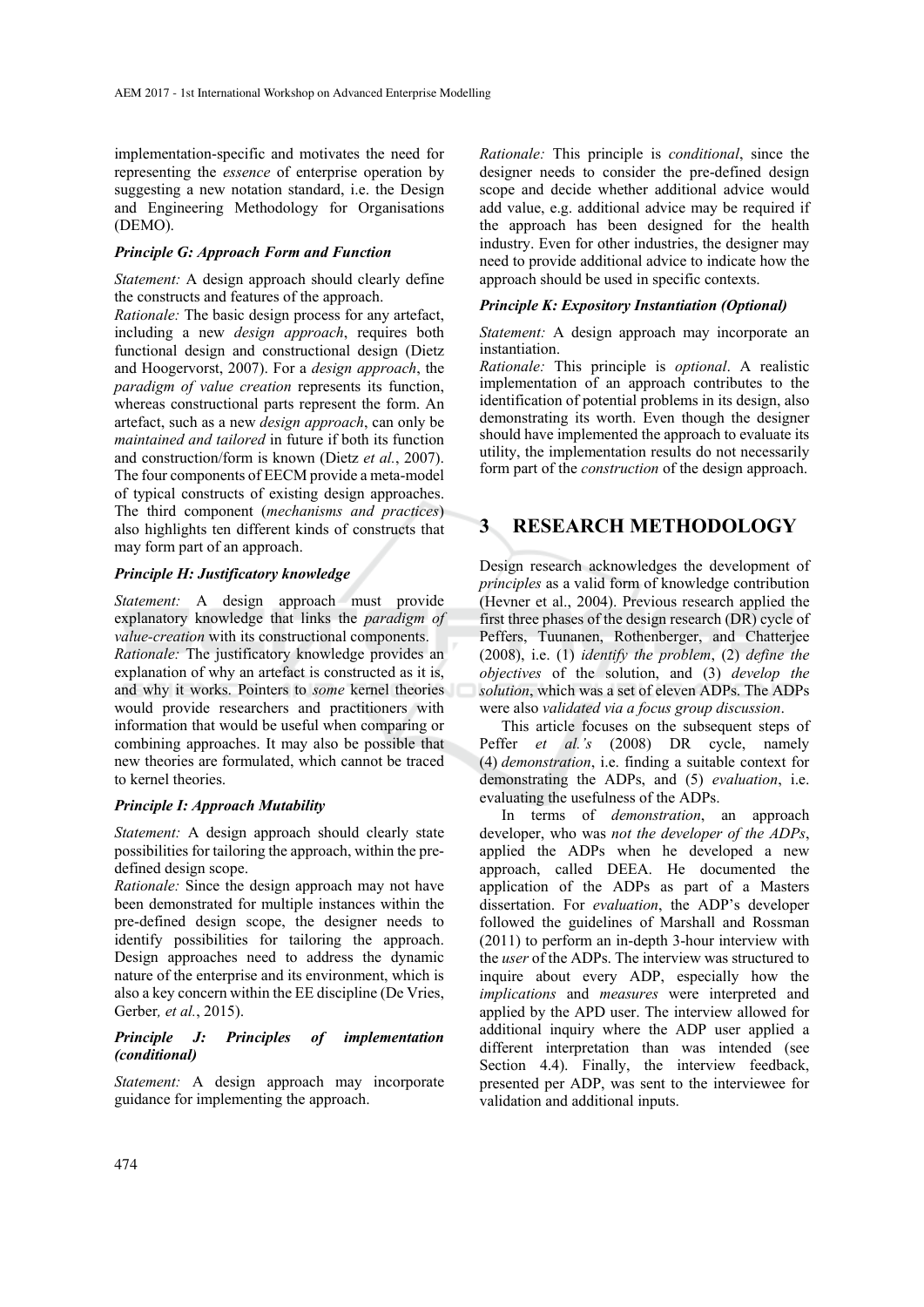The next section presents DEEA in terms of the eleven ADPs, i.e. demonstrating how the ADP's *implications* and *measures* were applied during the development of DEEA. In addition, we provide feedback per ADP regarding the use of its *implications* and *measures*, based on the interview feedback from the interviewee.

# **4 DEMONSTRATION OF PRINCIPLES**

This section presents each principle in terms of the ADP *implications* and *measures*, followed by their *application* during the development of DEEA and *interview feedback* from the approach developer. During the interview feedback, the approach developer had to reflect on the usefulness of the particular ADP, highlighting opportunities for further improvement.

### **4.1 Principle A: Explicit Concept of the Enterprise**

*Implications:* 

- Provide a description of the enterprise, using analogies.
- Provide a motivation, also referring to *supporting theory*, for using the particular enterprise conceptualisation. 'ECHN0

*Measures:* No additional measures.

#### *Principle Application*

Since DEEA was based on Hoogervorst's approach, his conceptualisation of the enterprise was also adopted, namely that the enterprise resembles an organised complexity, which should be purposefully designed. DEEA also adopted the notion that an enterprise is a heterogeneous system that consists of many sub-systems in accordance with Dietz (2006). Furthermore, the sub-systems are often constructed as to support one another, e.g. ICT systems are constructed to support the operation of the enterprise.

### *Interview Feedback*

The interviewee indicated that the ADP *implications* were sufficient. However, he commented that one of the prerequisites for applying a particular approach is that management had to appreciate the enterprise conceptualisation, which would ensure buy-in and active participation. As an example, management at ZZ2 also adopted a systems notion of the enterprise. More so, they used a similar conceptualisation of an enterprise object system that needs to be constructed

in support of a using system. Hoogervorst's conceptualisation of the enterprise correlated with ZZ2's paradigm of an organised complexity, which would also allow buy-in from ZZ2.

Furthermore, an entomologist at ZZ2 referred to Aristotle's belief that even nature is teleological, since nature serves ends (see Lloyd (1968)), which compares well with the notion of an object system that serves a using system.

### **4.2 Principle B: Explicit Phenomenon**

*Implications:* 

• Produce *sufficient* evidence that an existing *phenomenon* or *class-of-problems* exists, but that it is *inadequately addressed* by existing theory or theory application.

*Measures:* No additional measures.

#### *Principle Application*

The study was initiated by identifying a *problem instance* at ZZ2, which was then validated as a *classof-problems* from a theoretical viewpoint. The *problem instance* at ZZ2 is that the enterprise developed in an ad hoc way to accommodate the dynamic environment of the agricultural industry. An industrial engineer that practiced in an agricultural environment for more than nine years stated: "I do not even want to begin thinking about putting this company into circles and rectangles". Due to its dynamic nature, the agricultural enterprise cannot be represented with the same rigour than a nuclear power station or a financial department.

This *problem instance* features as a *class-ofproblems* in literature. Since the farming industry is dependent on many variables such as temperature, rainfall, wind, soil diseases and other natural or political factors, it becomes a very complex environment to implement system standardisation or design techniques with the intent of gaining more control (Nuthall, 2011). Geng, Ren, and Wang (2007) state that it is difficult to implement IT solutions in the agricultural environment, since there is a lack of standard measures. In addition, produce is diverse and difficult to handle. Wolfert et al. (2010) state that agricultural companies need to constantly innovate to be able to survive in the complicated and dynamic agri-food environment.

According to the developer of DEEA, current theory existed to provide some design guidance within a dynamic agricultural environment. Whereas systems engineering was too generic to provide design guidance for an enterprise, Hoogervorst's (2009, 2016) approach acknowledges enterprise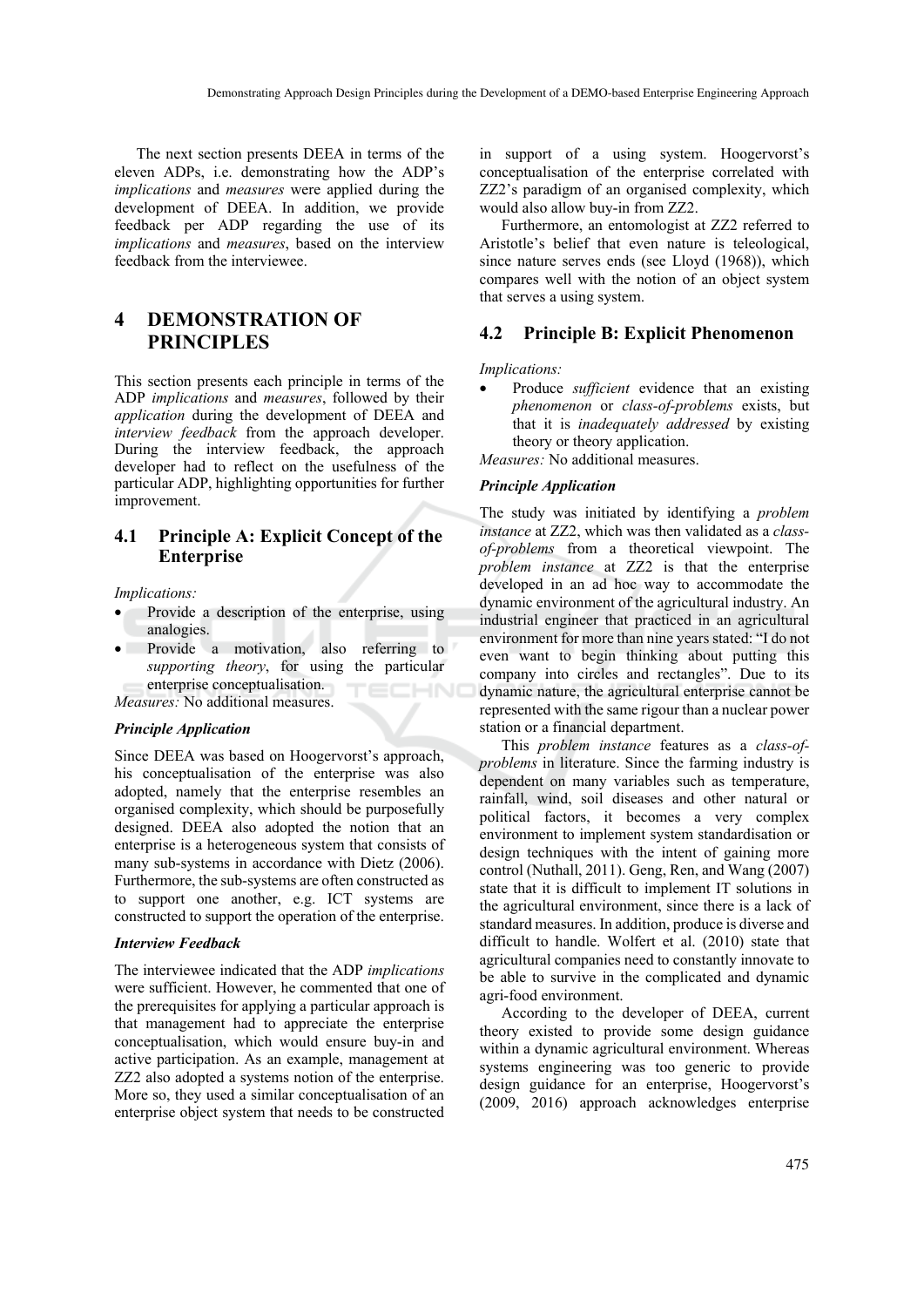dynamics and focuses on holistic enterprise design and representation of organisation construction in a coherent, comprehensive, consistent and concise way (Van der Meulen, 2017). Yet, an application of Hoogervorst's approach indicated practical gaps. An approach was required to facilitate ease-ofunderstanding when eliciting enterprise requirements from employees with an agricultural background. In addition, requirements and enterprise designs had to be traceable and documented in an unambiguous way.

### *Interview Feedback*

Although the approach developer adhered to the ADP *implications*, the *implications* focuses too much on the identification of a *class-of-problems*. The implications should rather focus on the identification of a *problem instance*, prior to its generalisation as a *class-of-problems*.

### **4.3 Principle C: Explicit Paradigm of Value Creation**

#### *Implications:*

• State the intended *paradigm of value-creation* in terms of a testable proposition, which may be in the form 'If approach X is instantiated, then it will achieve the intended value, or it will be better in some way than other approaches'.

*Measures:* No additional measures.

### *Principle Application*

If DEEM is instantiated, then it will:

Generate a concept of the enterprise in an integrated manner for a particular design scope of interest,

AND.

TECHNO

- Address stakeholder concerns from a holistic point of view,
- Ensure ease-of-understanding for employees with an agricultural background during enterprise requirements elicitation, and
- Represent enterprise requirements and conceptual to-be construction in an unambiguous way.

### *Interview Feedback*

The ADP *implications* are sufficient.

### **4.4 Principle D: Explicit Means (Ways) of Demarcating and Representing Design Scope**

#### *Implications:*

- Define the way to demarcate design domains (e.g., using systems theory or demarcation heuristics).
- Define the way to demarcate concerns per design domain (e.g., using generic areas of concerns from theory or using heuristics to identify concerns).

*Measures:* No additional measures.

### *Principle Application*

- *Way to demarcate design domains:* DEEA applied the basic systems design process delineated in Dietz (2006) to define domains that have supportive relationships, e.g. the information domain (i.e. the object system) supports the organisation domain (i.e. the using system).
- *Way to demarcate concerns per design domain:* DEEA applied Hoogervorst's (2016) heuristics, embedded in the *generic system development framework*, to elicit areas of concern and enterprise requirements.

### *Interview Feedback*

Although the approach developer was able to define the means of demarcation, as stipulated under *Principle Application*, he initially defined DEEA's design domains, rather than their *means* of demarcation. The ADP should explain the phrase "means of demarcating".

### **4.5 Principle E: Well-Demarcated and Well-defended Design Scope**

#### *Implications:*

- Identify the overall *scope* of the approach i.e., focusing on *inside-the-boundary* complexities versus *outside-the-boundary* complexities.
- Identify the scope of the approach in terms of *design domains* that will be addressed by the approach.
- Identify the scope of the approach in terms of areas of *concern* for different *stakeholders* that will be addressed.
- Use additional ways of scoping to define the context for which the approach is intended e.g., a specific industry.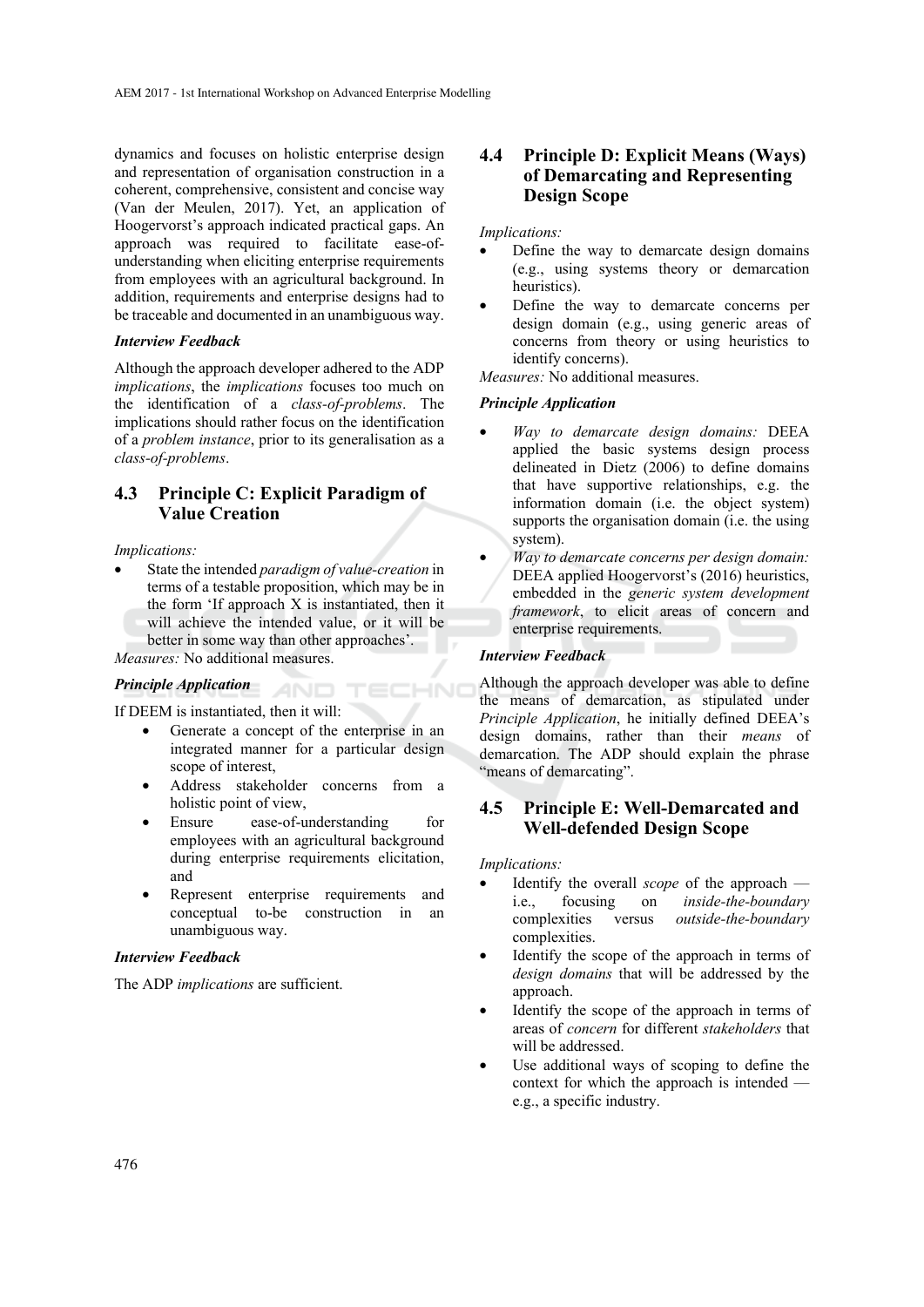- Indicate the actual *implementation* scope used to demonstrate the approach.
- Identify the role players, especially the main *users* of the approach.

*Measures:* 

- Is the scope described in such a way as to relate to existing theory that covers a similar design scope?
- Is the scope described in such a way as to know whether an application context falls within the scope of the approach?

### *Principle Application*

- *Overall scope of the approach*: DEEA focuses on *inside-the-boundary* complexities rather than *outside-the-boundary* complexities.
- *Design domains* scope: DEEA provides a method to design three design domains, i.e. organisation, information and infrastructure. The rationale and demarcation of the designs are discussed in Van der Meulen (2017).
- *Areas of concern*: DEEA is not prescriptive on the areas of concern that should be addressed, but rather applies the *generic system development framework* to identify enterprisespecific areas of concern.
- *Industry:* DEEA should be applicable to different industries, but has only been evaluated within the agricultural industry.
- *Other means of scope demarcation:* DEEA applies the system life cycle model of Kossiakoff *et al.* (2011) and only incorporates the concept development stage. In future, DEEA may have to be extended for the other stages as well.
- *Role players:* DEEA should be used by enterprise engineers and their design teams. Although other stakeholders may contribute towards the identification of areas of concerns and requirements, they are not users of DEEA.

#### *Interview Feedback*

The ADP implications and measures are sufficient.

### **4.6 Principle F: Representations of Design Scope**

*Implications:* 

- Define notation standards that are used to describe *design domains*.
- Motivate any deviation from existing standards. *Measures:* No additional measures.

#### *Principle Application*

DEEA applied the following notation standards per design domain:

- Organisation design domain: DEMO's aspect models.
- Information design domain: Entity relationship models.
- Infrastructure design domain: Process flows with concept technologies and wire frames to model concept interfaces and concept technologies.

### *Interview Feedback*

The ADP implications are sufficient.

### **4.7 Principle G: Approach Form and Function**

*Implications:* 

- Define the overall structure and organisation of the approach.
- Define the *mechanisms and practices* explicitly, stating their form (conceptual parts) and function, ensuring that their interpretation is clear.
- Define how the *mechanisms and practices* are related to one another.
- Define the roles involved when using the *mechanisms and practices*.

*Measures:* 

- Are the structures described comprehensively enough to be useful and transferable?
- Did you validate the interpretation of the *mechanisms and practices* (their form and function) with appropriate research participants?
- For each *mechanism* or set of *practices*, is it clear which roles are involved?

### *Principle Application*

- *Structure and organisation of the approach*: DEEA is organised into two main parts, *introduction* and *constructs*. The *introduction* part describes the function, scope, users and prerequisites of DEEA, whereas the *constructs* part presents the mechanisms and practices that form part of DEEA.
- *Mechanisms and practices*: DEEA incorporates a method that consists of three main steps, illustrated in Figure 1: (1) Analyse Needs, (2) Determine Starting Point, and (3) Design a Design Domain. The documented DEEA also presents additional mechanisms, namely a code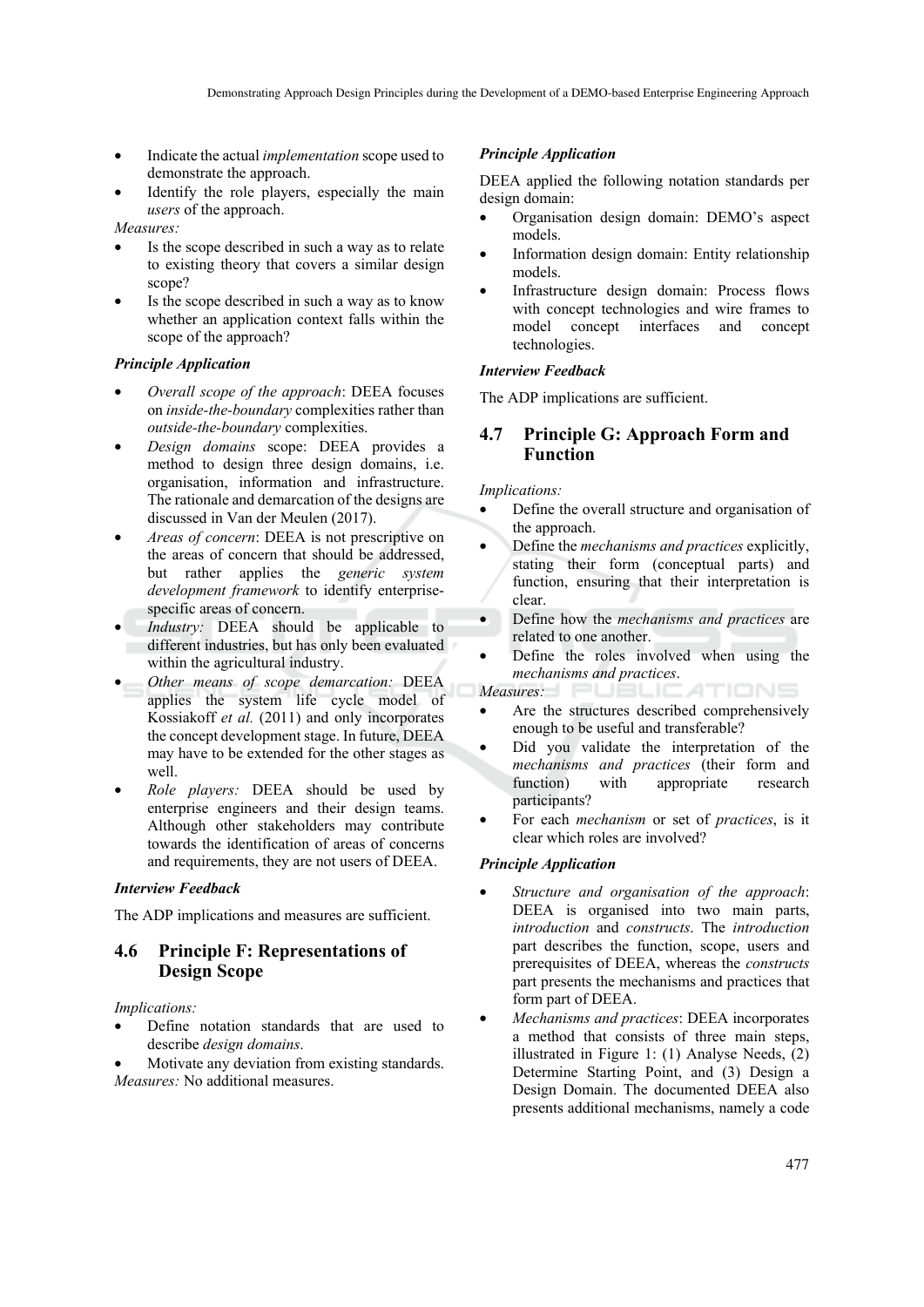book, requirements database, DEMO aspect models, entity relationships models, flow diagrams and wire frames (See Van der Meulen (2017).

• *Relationships of mechanisms and practices*: The relationships of the mechanisms and practices are graphically portrayed in Van der Meulen  $(2017)$ .

*Roles involved when using the mechanisms and practices*: DEEA is not prescriptive on the roles that are involved, since it has not been tested with a dedicated EE team. Yet, DEEA could be further enhanced in future to prescribe roles.

#### *Interview Feedback*

The ADP implications and measures are sufficient. However, more guidance should be provided to ensure that the structure addresses the ADPs.



Figure 1: Reduced illustration of DEEA.

### **4.8 Principle H: Justificatory Knowledge**

#### *Implications:*

Define kernel theories on which the approach and its components are based, and on how they are related to different components of the approach. *Measures:* No additional measures.

#### *Principle Application*

The components of DEEA are based on existing theoretical works, which are discussed in Van der Meulen (2017). Prominent works include: the system life cycle model of Kossiakof et al. (2011), the generic system development framework of Hoogervorst (2016) and DEMO of Dietz, as presented in Perinforma (2015). DEMO has its roots

in the *theory of communicative action* of Habermas (1984), the *speech act theory* of Searle (1969) and *systemic ontology* of Bunge (1979).

### *Interview feedback*

The ADP implications are sufficient.

### **4.9 Principle I: Approach Mutability**

#### *Implications:*

Define foreseeable changes — i.e., approach constructs that will change, and the kinds of change that would be required.

*Measures:* 

- Are conditions for changes described?
- Is it clear which parts could possibly change and to what they could change?
- Are possibilities for tailoring the approach defined to enable extension of the approach in future?

### *Principle Application*

DEEA provides various scenarios for enterprise design, as well as the associated method tailoring. In addition, advice is offered regarding DEEA's extension beyond the concept development stage of Kossiakof's life cycle development model (Van der Meulen, 2017).

*Interview feedback* 

The ADP implications are sufficient.

### **4.10 Principle J: Principles of Implementation (Conditional)**

*Implications:* 

- Define tailoring advice.
- Define advice regarding introduction into reallife settings.

*Measures:* 

Does the advice for implementing the approach cover different settings within the scope, or is it at least clear about the scope to which it applies?

#### *Principle Application*

DEEA does not provide additional advice on implementation, since the discussion on alternative tailoring scenarios was deemed sufficient.

### *Interview feedback*

The interviewee commented that ADP I and J seem to overlap. An alternative interpretation of ADP J is that an approach *user manual* should be constructed to guide the approach user and improve the usability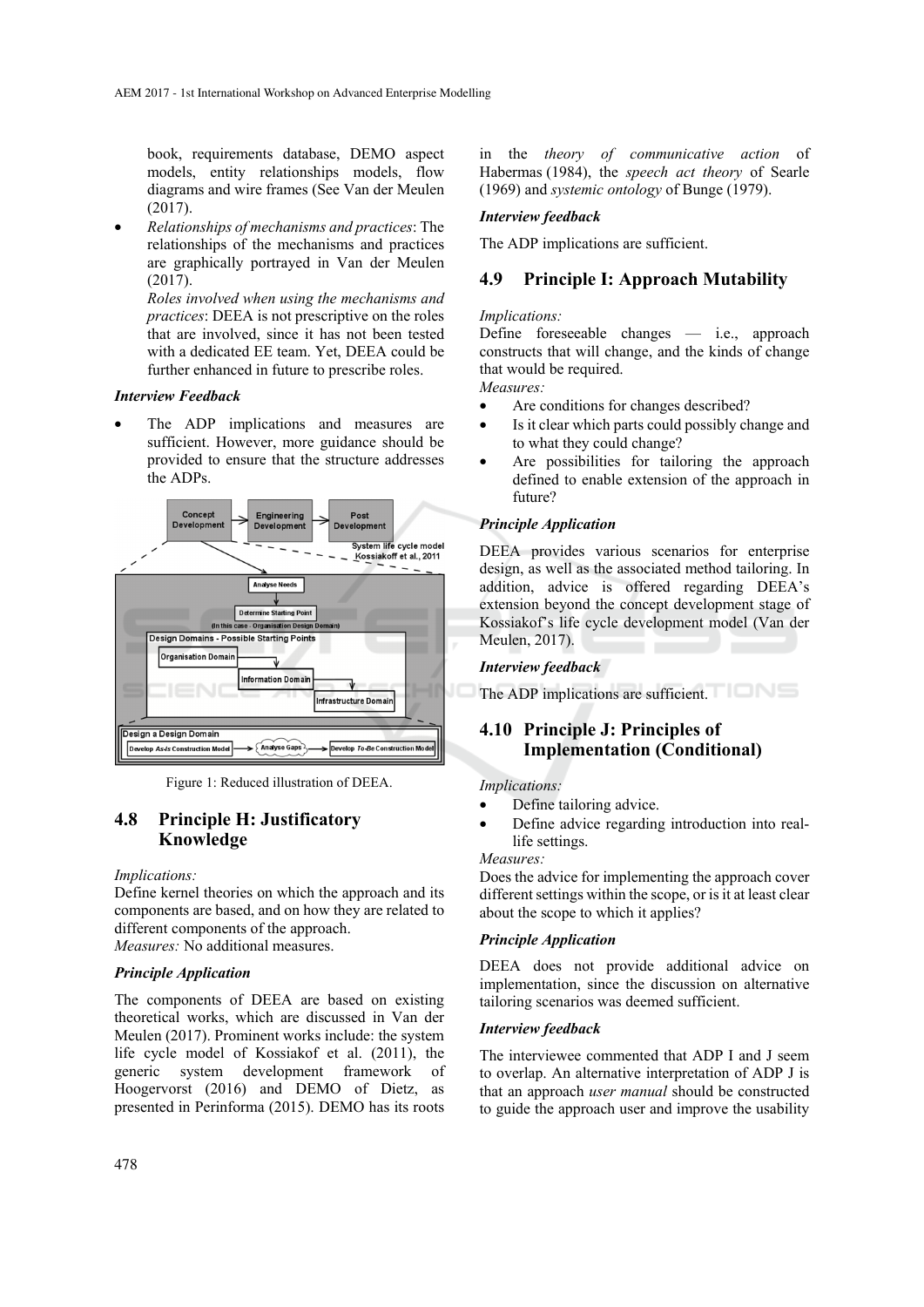of the newly-designed approach.

### **4.11 Principle K: Expository Instantiation (Optional)**

*Implications:* 

• Report on a real-life implementation of the approach.

*Measures:* 

- Does the implementation cover a case within the scope, and is it covering the main *mechanisms and practices* of the approach?
- Is the implementation specific enough to be illustrative?

### *Principle Application*

A real-life demonstration of DEEA is presented in Van der Meulen (2017) to design the concept for a tobe post-harvest system. The demonstration covers a case in scope, covers all mechanisms and practices and provides a realistic demonstration of DEEA.

### *Interview feedback*

The ADP implications and measures are sufficient.

# **5 RESULTS SUMMARY**

According to the interviewee, the ADPs were useful in terms of their *implications* and *measures*. Yet, he indicated that 5 of the 11 principles could be further enhanced, namely ADPs A, B, D, G and J. Section 5.1 summarises the interview results, whereas section 5.2 presents opportunities for further enhancement of the ADPs.

### **5.1 Summary of Interview Results**

### *Principle A: Explicit Concept of the Enterprise*

The approach developer indicated that the ADPs do not highlight the necessity for stating prerequisites for using a particular approach.

### *Principle B: Explicit Phenomenon*

The ADP *implications* should focus on the identification of a *problem instance*, prior to its generalisation as a *class-of-problems*.

#### *Principle D: Explicit Means (Ways) of Demarcating and Representing Design Scope*

The approach developer initially defined DEEA's design domains, rather than their *means* of demarcation. The ADP should explain the phrase "means of demarcating".

### *Principle G: Approach Form and Function*

More guidance should be provided to ensure that the approach structure addresses the ADPs.

### *Principle J: Principles of implementation (conditional)*

ADP I and J seem to overlap. An alternative interpretation of ADP J is that an approach *user manual* should be constructed to guide the approach user and improve the usability of the newly-designed approach.

### **5.2 Opportunities for Improvement**

Based on the feedback from the approach developer, the following suggestions are made to improve the ADPs.

### *Principle A: Explicit Concept of the Enterprise*

Refer to ADP E and ADP G, which address the approach developer's feedback.

### *Principle B: Explicit Phenomenon*

Implications should focus on the identification of a *problem instance*, prior to its generalisation as a *class-of-problems*. The implications may be adapted as follows:

*Implications:* 

- Produce evidence that a *problem instance* exists at a real enterprise. The problem instance should be an enterprise engineering type of problem.
- Produce *sufficient* evidence that the *problem instance* also features as an existing *phenomenon* or *class-of-problems* in literature, but that it is *inadequately addressed* by existing theory or theory application.

*Measures:* No additional measures.

### *Principle D: Explicit Means (Ways) of Demarcating and Representing Design Scope*

The ADP should explain the phrase "means of demarcating".

*Implications:* 

- Define the *way to demarcate* design domains. As an example, the *basic systems design process* delineated in Dietz (2006) may be used as the means to define design domains *that have supporting relationships*, e.g. the ICT *supporting relationships.* domain/class-of-systems supports the organisation domain/class-of-systems.
- Define the *way to demarcate* concerns per design domain (e.g., using generic areas of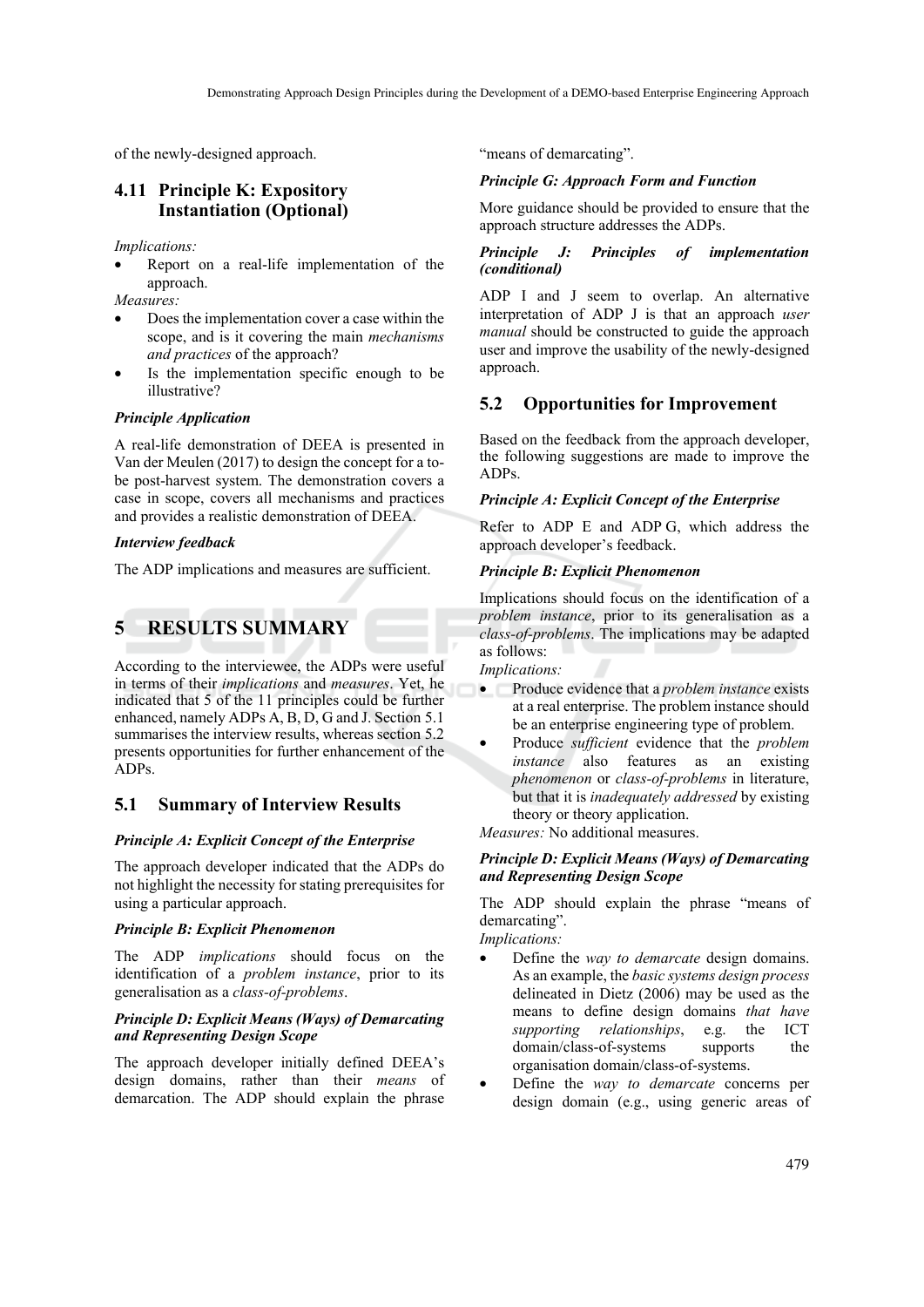concerns from theory or using heuristics to identify concerns). As an example, Hoogervorst (2016) provides a *heuristic*, linked to the *generic system development framework*, to elicit enterprise-specific areas of concern and enterprise requirements.

*Measures:* No additional measures.

### *Principle E: Well-demarcated and Well-defended Design Scope and Using Scope*

The principle description should be extended to include the phrase "and using scope". In addition, the implications should also be adapted to reflect the extension.

*Implications:* 

- Identify the overall *scope* of the approach i.e., focusing on *inside-the-boundary* complexities versus *outside-the-boundary* complexities.
- Identify the scope of the approach in terms of *design domains* that will be addressed by the approach.
- Identify the scope of the approach in terms of areas of *concern* for different *stakeholders* that will be addressed.
- Use additional ways of scoping to define the context for which the approach is intended e.g., a specific industry.
- Indicate the actual *implementation* scope used to demonstrate the approach.
- Identify the role players, especially the main *users* of the approach.
- Specify the using scope by defining *prerequisites*. An example of a prerequisite is that the approach should only be considered for implementation if management has a similar conceptualisation of the enterprise than delineated in the approach.

*Measures:* 

- Is the scope described in such a way as to relate to existing theory that covers a similar design scope?
- Is the scope described in such a way as to know whether an application context falls within the scope of the approach?

#### *Principle G: Approach Form and Function*

We suggest that ADP G should mandate inclusion of an approach component that explicitly states *prerequisites* for applying the newly-developed approach, also providing an example of a prerequisite. In addition, more guidance should be provided to ensure that the approach structure

addresses the ADPs. The implications and measures may be adapted as follows:

*Implications:* 

- Define the overall structure and organisation of the approach and ensure to address the relevant ADPs.
- A suggested structure is depicted in Table 1, also relating to the ADPs that should be addressed. The principles that are omitted (H and K), should not be incorporated as structural parts of the newly-designed approach.
- The overall structure should incorporate the approach *function* (i.e. *Introduction* part) and *form* (i.e. *Mechanisms and practices* part).

| <b>Structural parts</b>       | <b>ADPs</b> |
|-------------------------------|-------------|
| Introduction                  |             |
| Objectives and intended value | A, B, C     |
| Scope                         | D, E, F     |
| <b>Users</b>                  | E           |
| Prerequisites                 | E           |
| Mechanisms and practices      | G           |
| Approach tailoring            |             |
| User guidance (conditional)   |             |

Table 1: Suggested structure for a design approach.

- Define the *mechanisms and practices* explicitly, which encapsulates the approach *form*. The *mechanisms and practices* should also be detailed in terms of their *form* (conceptual parts) and *function*, ensuring that their interpretation is clear.
- Ensure that *mechanisms and practices* are sufficient to address the objectives and intended value of the approach.
- Define how the *mechanisms and practices* are related to one another.
- Define the roles involved when using the *mechanisms and practices*.

*Measures:* 

- Are the structures described comprehensively enough to be useful and transferable?
- Did you validate the interpretation of the *mechanisms and practices* (their form and function) with appropriate research participants?
- For each *mechanism* or set of *practices*, is it clear which roles are involved?

#### *Principle J: Principles of implementation (conditional)*

We suggest that ADP J highlights additional advice for implementation, rather than providing advice on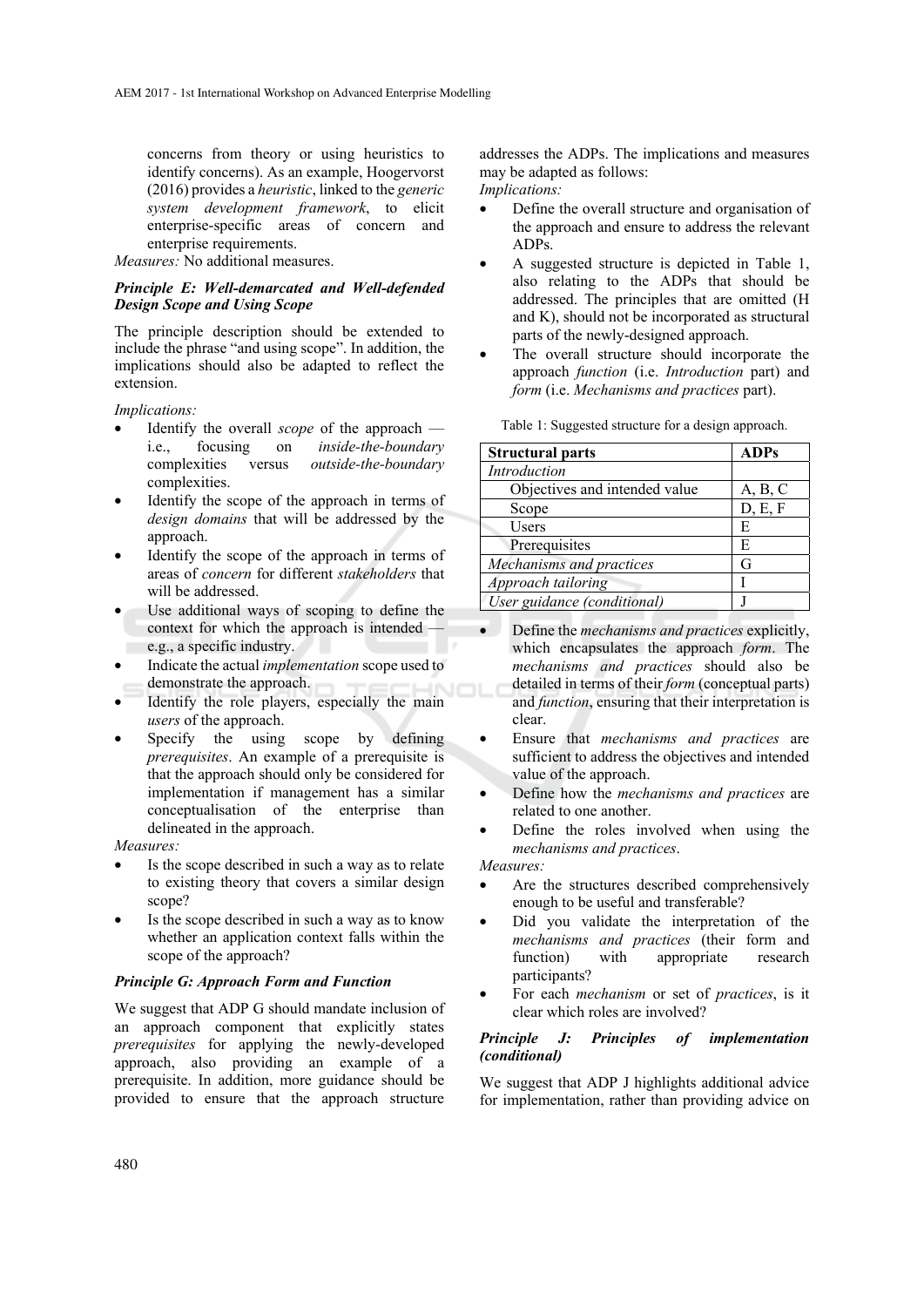tailoring the approach. The implications may be adapted as follows:

*Implications:* 

- Define advice regarding introduction into reallife settings.
- Compile a *user manual* for using the newlydesigned approach, including examples.

*Measures:* 

Does the advice for implementing the approach cover different settings within the scope, or is it at least clear about the scope to which it applies?

# **6 DISCUSSIONS AND CONCLUSIONS**

Previous work applied design research to develop eleven ADPs which needed additional *demonstration* and *evaluation* (De Vries, 2016). The ADPs were developed to guide the approach developer in explicating the *conditional use* of a newly-developed approach in terms of its *contextual prerequisites* and *demarcated design scope* (De Vries, 2016). The ADPs thus primarily have an academic value to encourage systematic growth of the EE knowledge base.

This article presented a *demonstration* of the ADPs, since they were used during the development of a new approach, called the DEMO-based enterprise engineering approach (DEEA). In addition, we *evaluated* the usefulness of the ADPs, using an indepth interview to inquire about every ADP, especially how the ADP user interpreted and applied the ADP *implications* and *measures*.

The ADPs currently have an *academic focus*, ensuring that new/enhanced enterprise design approaches are explicated in terms of their demarcated design scope, contextual prerequisites and their conditional use. In terms of the stated *academic focus*, the evaluation feedback was positive and useful to suggest a number of opportunities for extending the current ADPs. However, when an approach developer identifies a phenomenon/problem that may be addressed by developing a new *design approach,* the ADPs alone will not provide sufficient guidance for the development endeavour. Thus, although the approach developer of DEEA applied the ADPs during approach development, he also required additional guidance, e.g. using guidelines from Sein *et al.* (2011) on action design research, to develop DEEA.

Future applications of the *extended ADPs* will further increase the rigour of the ADPs. It is possible that developers of new approaches, such as ambidextrous BPM, will identify valid reasons for adapting the existing ADPs or identifying additional ADPs.

De Vries and Berger (2016) also provide additional guidance on appropriate research methods for enterprise approach design, highlighting *action design research*, whereas Venable *et al.* (2016) provide guidance for *evaluating* design science research.

### **ACKNOWLEDGEMENTS**

The authors would like to thank the management of ZZ2 for the opportunity to demonstrate and use DEEA within the enterprise and their consent for documenting the findings. We would like to convey our gratitude towards Johannes Grobler who supported the project for redesigning the post-harvest system from the start.

# **REFERENCES**

- Albani, A., Dietz, J. L. G. 2010. Preface. In Albani, A. and Dietz, J. L. G. (Eds.), *Advances in Enterprise Engineering IV*. Berlin, Heidelberg: Springer.
- Blowers, M. 2012. Hybrid enterprise architecture frameworks are in the majority. Retrieved from http://ovum.com/2012/03/22/hybrid-enterprise-
- architecture-frameworks-are-in-the-majority/
- Bunge, M. A. 1979. *Treatise on basic philosophy, Vol. 4: a world of systems*. Dortrecht: Reidel Publishing Company.
- De Vries, M. 2016. Guiding the development of enterprise design approaches. *South African Journal of Industrial Engineering, 27*(3), 12-22. Retrieved from http://sajie.journals.ac.za/pub
- De Vries, M., Berger, S. 2016. An action design research approach within enterprise engineering. *Systematic Practice and Action Research*. doi:10.1007/s11213- 016-9390-7
- De Vries, M., Gerber, A., Van der Merwe, A. 2015. The enterprise engineering domain. In Aveiro, D., Pergl, R., and Valenta, M. (Eds.), *Advances in Enterprise Engineering IX* (pp. 47-63). Switzerland: Springer.
- De Vries, M., Van der Merwe, A., Gerber, A. 2015. Extending the enterprise evolution contextualisation model. *Enterprise Information Systems, doi: 10.1080/17517575.2015.1090629, http://www.tandfonline.com/doi/pdf/10.1080/1751757 5.2015.1090629*.
- Dietz, J. L. G. 2006. *Enterprise ontology*. Berlin: Springer.
- Dietz, J. L. G., Hoogervorst, J. A. P. 2007. Enterprise ontology and enterprise architecture - how to let them evolve into effective complementary notions. *GEAO Journal of Enterprise Architecture, 1*.